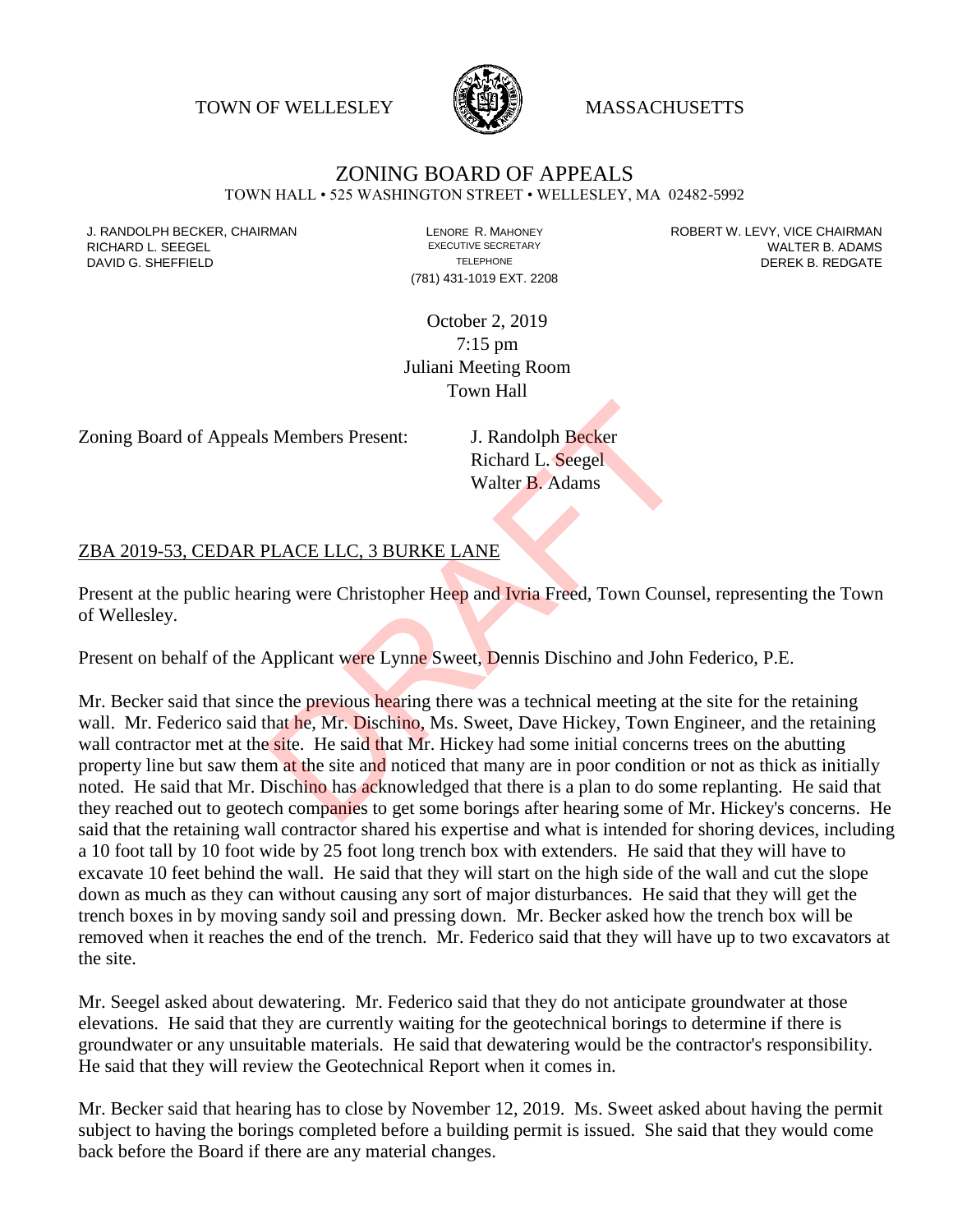The Board further discussed the retaining wall. Mr. Federico said that the wall was over designed. He said that the borings information may allow them to lessen the number of blocks but it will not increase the size of the wall. He said that they have shop drawings from Redi Rock and are comfortable with the design for the site. Mr. Adams discussed concerns about the Board approving the project without having seen the retaining wall plans. He said that a retaining wall of 13 feet is dramatic. Mr. Dischino said that it is the opinion of Redi Rock and the contractor that borings are not needed. He said that they may be able to reduce the width of the base if the soil is good. He said that they submitted a plan that was stamped by an engineer and will work.

Mr. Seegel discussed improving the change in elevation on parking spaces 16 and 17. He said that there are three to four feet between one side of the space to other. He asked how useable the spaces will be. Mr. Federico said that the parking will be relatively flat with a three inch grade over 20 feet or so.

Mr. Becker further discussed Mr. Hickey's concerns with the retaining wall and impacts to the abutting property through the construction process.

Mr. Federico said that they added a sign south of the driveway, five feet wide by four feet tall, three feet off of the ground, and double sided. He said that they revised the retaining wall by the dumpster by removing the jog out. He said that the wall will be flush across with a slight bend at the parking stall. He said that they moved the outer limit and pulled in the silt fence on the south property line. ey added a sign south of the driveway, five feet wide by the sided. He said that they revised the retaining wall by the wall will be flush across with a slight bend at the parl d pulled in the silt fence on the south prope

Mr. Becker asked about sight lines and the sign. Mr. Federico said that they did not look at line of sight for the neighbor's driveway. He said that it was based on typical standards of 10 to14 feet behind an edge of pavement.

Mr. Adams said that the recycle pad was reduced. He asked about the type of containers? Mr. Dischino said that they will be smaller, three to four yard on wheels, one for trash and one for recycle.

Mr. Becker asked for more information about the sign.

Ms. Sweet discussed the CMP, including main contact person, contractor, construction hours, timeline, utilities and grading, foundation, porous pavement and building. She discussed the trench box for the retaining wall work, construction traffic and parking.

Mr. Federico said that the limit of construction will be the silt fence and required inspections and maintenance logs have been noted. He discussed the construction entrance, sedimentation basin, street sweeping, stockpiling materials, and drainage swales. The Board said that adding a wheel wash would be a good idea, as the site will be wet and muddy.

Mr. Seegel asked about snow removal and storage during construction. Mr. Federico said that would default to the contractor. He said that they will have erosion control. Ms. Sweet said that they can add snow removal to the CMP.

Mr. Seegel asked to see a plan of where construction materials will be placed when trucks bring them in.

Mr. Becker said that a wheel wash would be useful to have on this site. He said that the CMP does not talk about completion. He asked if there will be phased Certificate of Occupancy (CO) requests for the single family and the balance of the building. He said that if it is not covered in the CMP, the Board will have to come up with something to direct the Building Inspector with respect to the CO's.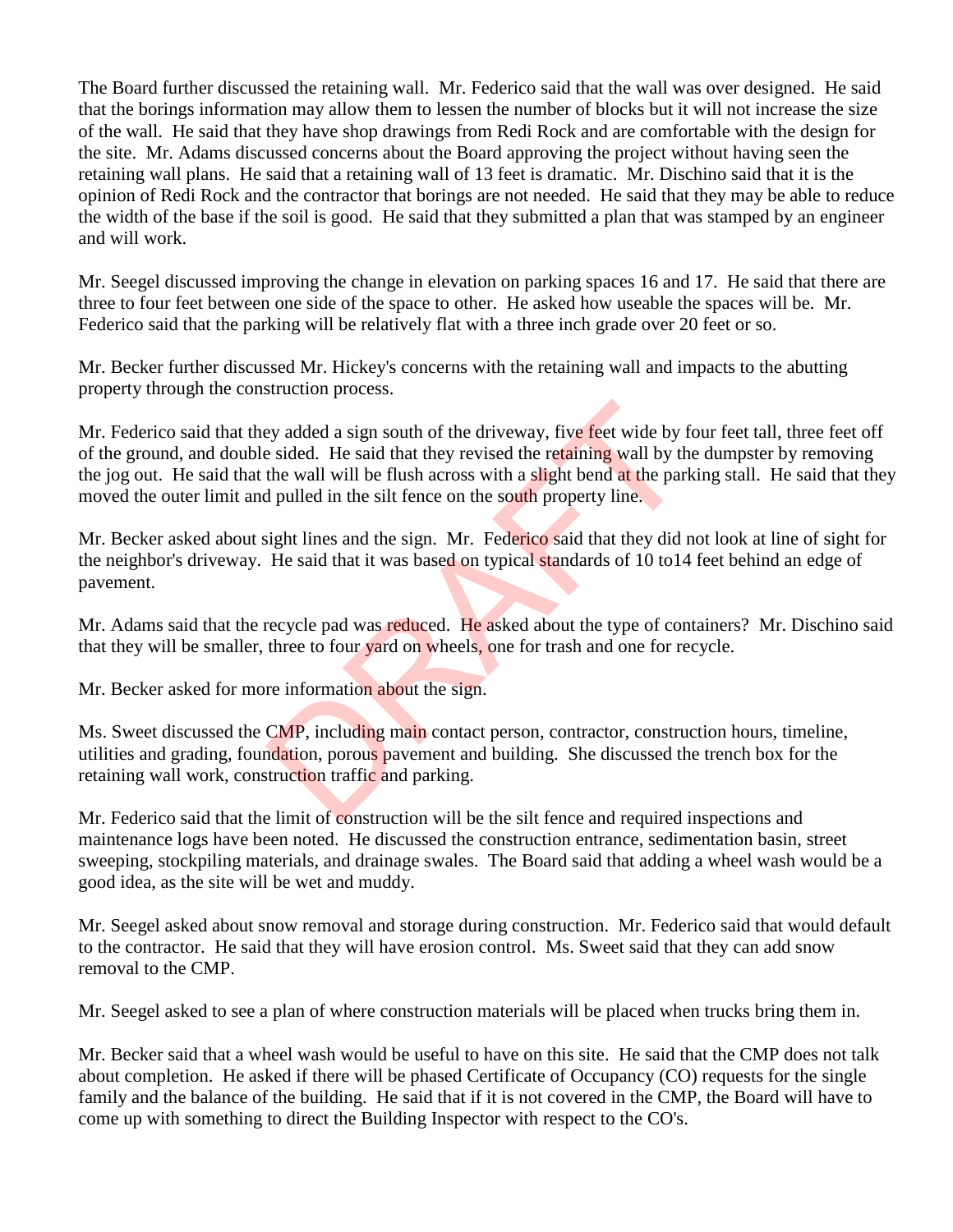Mr. Adams confirmed that there will be the same contractor for both buildings. Mr. Dischino said that the front building will be completely fenced off from the back building.

Mr. Becker said that the sequencing and site administration are good but there is no information about office trailers for contractors and materials storage.

Mr. Adams asked about site lighting during construction. Mr. Dischino said that he will speak with the contractor. He said that they usually work during daylight.

Mr. Becker asked about construction signage. Mr. Dischino said that they will post a sign with contact information, a phone number and an email address. He said that they will post a sign for no right turn.

Mr. Seegel confirmed that there will be a chain link fence at the front.

Mr. Seegel asked how many construction vehicles will be at the site once the wall is finished. Mr. Dischino said that the work will be done in stages with different workers coming on site to work when a group finishes up. He said that they will do the retaining wall first to create an area for parking. Mr. Seegel said that he would like to see a layout plan for materials, workers, parking and trailers. Mr. Dischino said that contractors can also park next door where there should be plenty of room on site. He said that they are waiting for final approval for the project next door.

Mr. Becker asked about use of the single family residence and the impact of trailers on the site. Mr. Dischino said that there will be one trailer on site and an outdoor porta potty.

Mr. Becker asked about dust, noise, and odor control. Mr. Dischino said that they will have hoses for dust control. He said that they will be working during allowed hours. Mr. Seegel said that all of this should be in the CMP.

Jared Linder, 15 Burke Lane, said that the design fits in the neighborhood. He asked where the dumpster will sit in relation to his property, where the sign will sit in relation to his driveway, and the location of the driveway. He said that his bedroom window is close to the property line and it is very disruptive to have someone opening and closing a trash container and to have the odor below his window. He said that because of hill, they are limited to where can put snow and that could be a safety issue. Mr. Dischino said that they will plow with a bobcat. He said that they cannot pile snow at the front of the property. I do the retaining wall first to create an area for parking.<br>
t plan for materials, workers, parking and trailers. Mr. D<br>
next door where there should be plenty of room on site.<br>
I for the project next door.<br>
use of the si

Mr. Linder said that the retaining wall could directly impact the safety and the property of the abutters. He discussed recent case law and waivers sought under Chapter 40B. Mr. Adams said that a licensed engineer stamped a plan. Mr. Seegel said that the Building Inspector will inspect it as it is being built. Mr. Becker said that MA Building Code regulates strength and safety.

Mr. Linder asked that the Board consider a later start time for outside construction activities on Saturdays.

Brian Germani, 22 Willow Park, said that he was also concerned about Saturday construction. He asked about coordination with the Police that was discussed in the CMP. Mr. Becker said that the Police review Saturday construction and truck routes.

Mr. Germani discussed construction trucks entering and existing the site via Route 9. He discussed concerns about large equipment and noise, visual disruption, vibrations, damage to foundations, increased risk for accidental damage to fences, slopes, houses and safety. He asked who is liable for potential damage. He asked about Police details. He discussed concerns about trucks negotiating turns from the Cedar Street on ramp and merging with traffic on Route 9 where the speed limit is 50 mph.